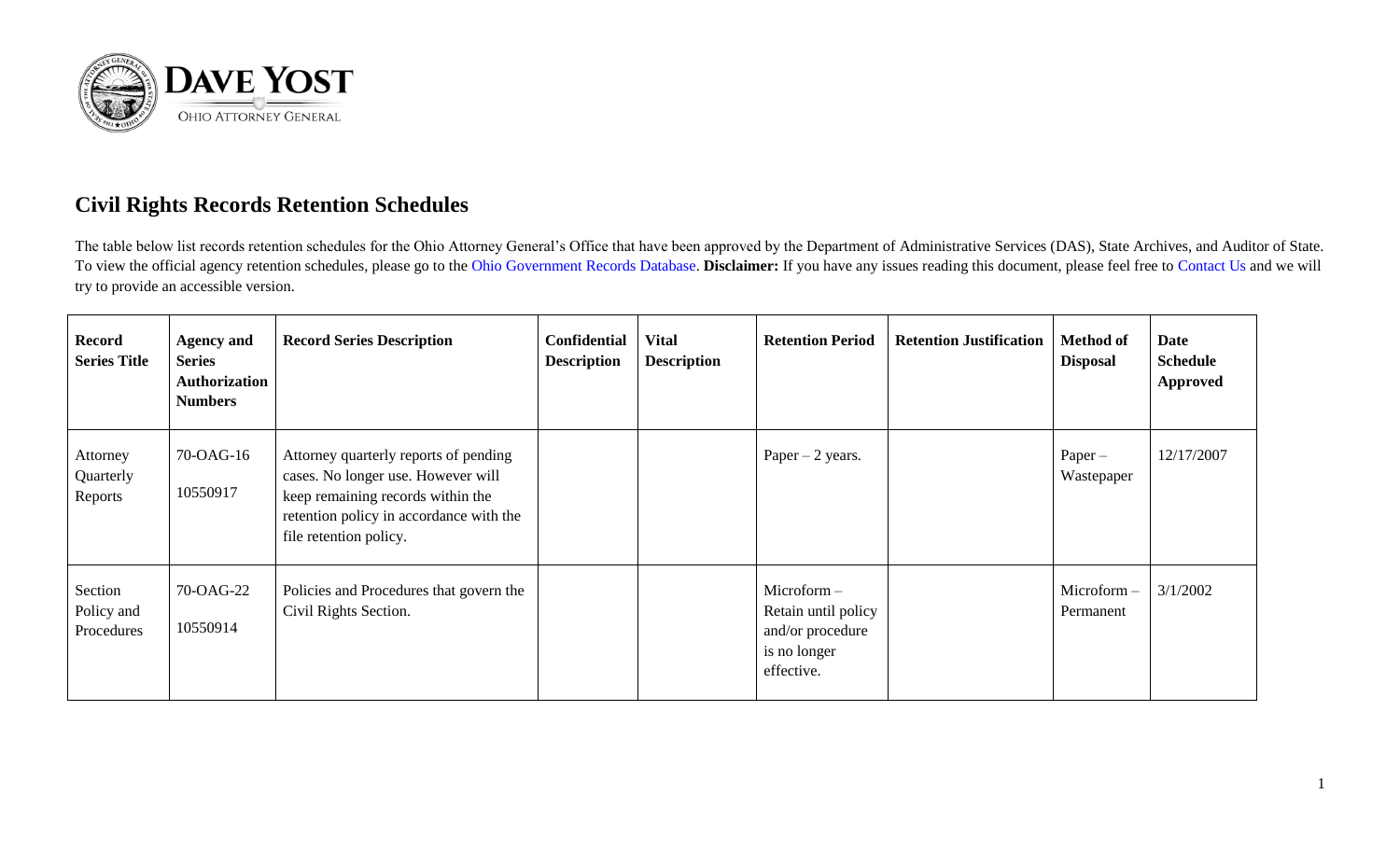

| <b>Record</b><br><b>Series Title</b>                              | <b>Agency and</b><br><b>Series</b><br><b>Authorization</b><br><b>Numbers</b> | <b>Record Series Description</b>                                                                                                                                                                                                                                                                                                                                                              | <b>Confidential</b><br><b>Description</b>                                                                                    | <b>Vital</b><br><b>Description</b>                                | <b>Retention Period</b>                                                                                                                                         | <b>Retention Justification</b> | <b>Method of</b><br><b>Disposal</b>                    | <b>Date</b><br><b>Schedule</b><br><b>Approved</b> |
|-------------------------------------------------------------------|------------------------------------------------------------------------------|-----------------------------------------------------------------------------------------------------------------------------------------------------------------------------------------------------------------------------------------------------------------------------------------------------------------------------------------------------------------------------------------------|------------------------------------------------------------------------------------------------------------------------------|-------------------------------------------------------------------|-----------------------------------------------------------------------------------------------------------------------------------------------------------------|--------------------------------|--------------------------------------------------------|---------------------------------------------------|
| <b>Section Staff</b><br>Meeting<br>Agenda                         | 70-OAG-41<br>10551280                                                        | Informational packet used to coordinate<br>and document section staff meetings.<br>Includes meeting agenda, informational<br>handouts, sign-in sheets, copies of meal<br>reimbursements, and other relevant<br>materials.                                                                                                                                                                     | Could<br>include<br>attorney/clien<br>t privilege<br>information.                                                            |                                                                   | <b>Machine Readable</b><br>$-2$ years.<br>Paper $-2$ years.                                                                                                     |                                | Machine<br>Readable-<br>Delete<br>$Paper -$<br>Recycle | 12/9/2009                                         |
| Ohio Civil<br>Rights<br>Commission<br><b>Active Case</b><br>Files | 70-OAG-47<br>10551609                                                        | Case files allow Civil Rights section to<br>litigate the case, proving the complaint<br>in court & providing necessary<br>documentation to record the issues<br>brought before OCRC. File include<br>pleadings, correspondence, discovery,<br>evidence, witness testimony, intake<br>forms (statistics), personal information<br>of complainants, subpoenas and<br>documents required by OCRC | Attorney/cli<br>ent<br>privilege,<br>possibly<br>149.43,<br>conciliation<br>4112.05,<br>Social<br>Security<br><b>Numbers</b> | Losing this data<br>could affect the<br>rights of<br>complainants | <b>Machine Readable</b><br>- Retain 2 years<br>from date of final<br>action.<br>Paper – Retain 60<br>days from date of<br>final action, then<br>return to OCRC. |                                | Machine<br>Readable -<br>Delete<br>$Paper -$<br>Shred  | 4/25/2016                                         |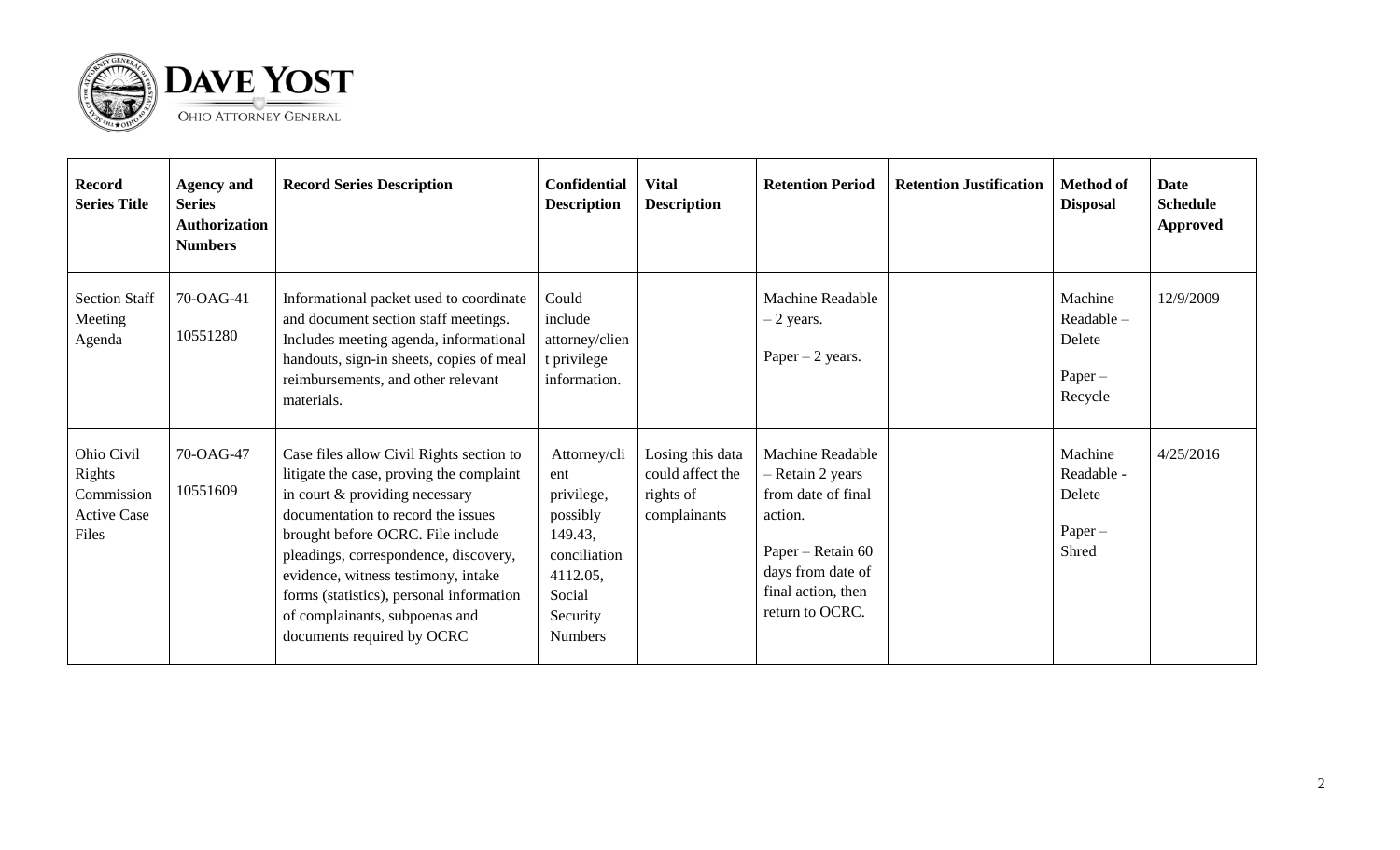

| <b>Record</b><br><b>Series Title</b> | <b>Agency and</b><br><b>Series</b><br>Authorization<br><b>Numbers</b> | <b>Record Series Description</b>                                                                                                                                                                                                  | <b>Confidential</b><br><b>Description</b> | <b>Vital</b><br><b>Description</b> | <b>Retention Period</b>                                                                       | <b>Retention Justification</b> | <b>Method of</b><br><b>Disposal</b>                   | Date<br><b>Schedule</b><br><b>Approved</b> |
|--------------------------------------|-----------------------------------------------------------------------|-----------------------------------------------------------------------------------------------------------------------------------------------------------------------------------------------------------------------------------|-------------------------------------------|------------------------------------|-----------------------------------------------------------------------------------------------|--------------------------------|-------------------------------------------------------|--------------------------------------------|
| Constituent<br>Inquiries             | 70-OAG-48<br>10551620                                                 | Correspondence of a general nature<br>from individuals, companies $\&$<br>organizations seeking information,<br>direction, assistance or referral to<br>appropriate entities, most often outside<br>the Attorney General's Office |                                           |                                    | <b>Machine Readable</b><br>- 4 years<br>Paper $-4$ years or<br>until saved<br>electronically. |                                | Machine<br>Readable -<br>Delete<br>$Paper -$<br>Shred | 9/22/2016                                  |